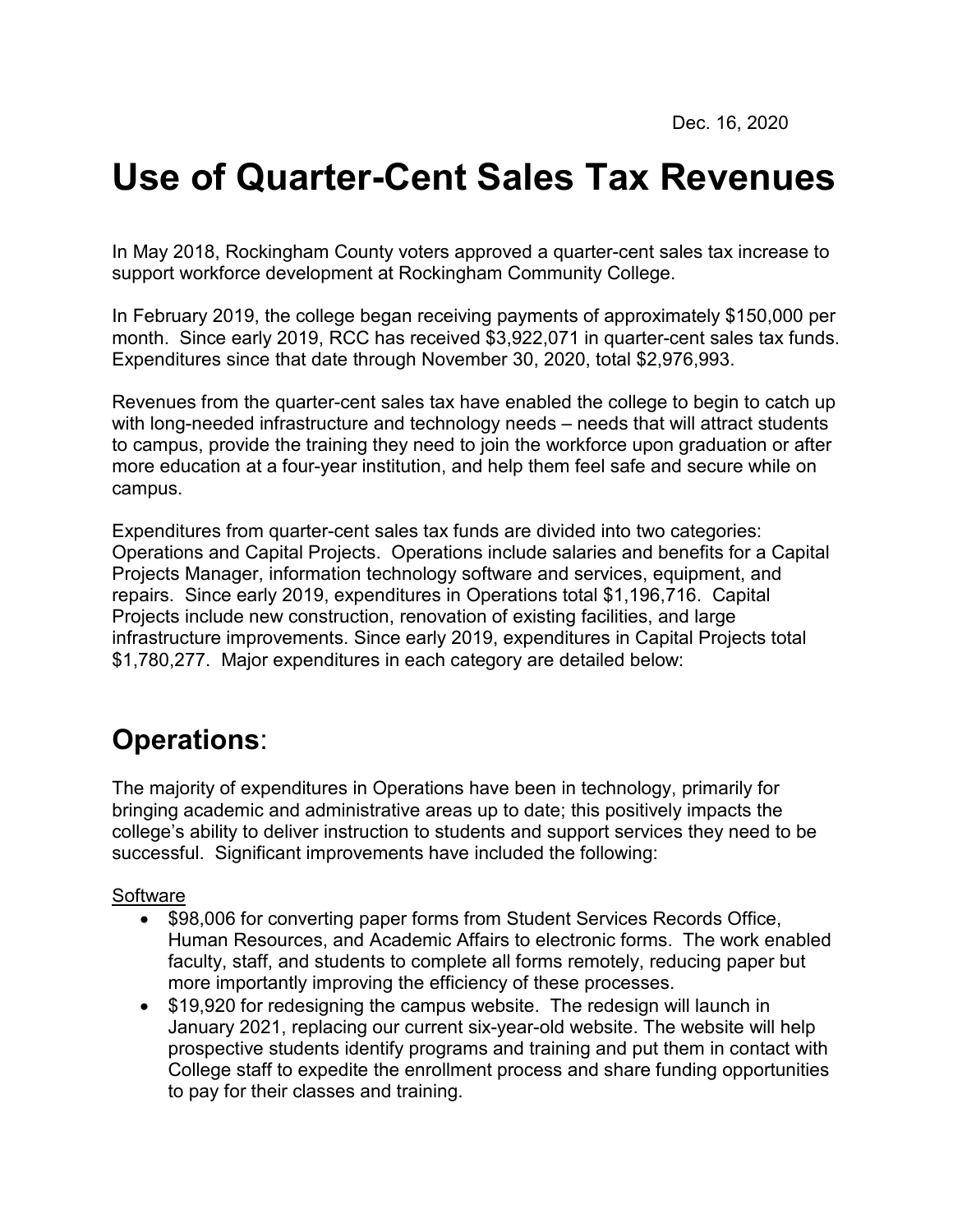- \$11,452 for software related to the college's new mass notification system. The software allows messages to be sent quickly to faculty/staff and students in emergencies. The new system is part of the college's overall effort to provide a safer campus for students, faculty, staff, and visitors.
- \$46,489 for Amazon Web Services. This is a North Carolina Community College System Office initiative to move the community colleges' administrative computing system to the cloud. This move gives RCC an off-site, redundant computing environment, providing faculty, staff, and students access to registration, scheduling, financial data, equipment inventory, purchasing functions, and payment processing. Having data on the cloud eliminates the need for costly hardware on premises and provides automatic restoration of information should disasters occur.
- \$18,723 for anti-malware software to protect user data on desktop and mobile devices from hackers. Several community colleges have been the victim of cybersecurity attacks. At one college, the attack took out all internet-based services, compromised their network, and greatly affected their fall enrollment. The Federal Bureau of Investigation was called to investigate the cyberattack. Earlier this fall, another community college was the victim of a ransomware attack, with thieves believed to have gained access to personal information. Our college must continue to invest in protecting its network.
- \$856 for ID software for employee/student ID cards.

### **Hardware**

- \$125,736 to upgrade projectors/computers/audio technology for:
	- o Five classrooms on the first floor of the Humanities Building (for Anthropology, Art, Communications, Developmental Reading and English, Early Childhood Education, English, History, and Psychology).
	- o Room 142 in the Administration Building, for faculty and staff training.
	- o Room 112-B in the Industrial Technologies I Building (Industrial Systems).
	- o Lab and classroom in the Rockingham County Farm Bureau Horticulture Building (for Agribusiness).
	- o Advising Center in Whitcomb Student Center.
	- o Rooms 109/116/209/211/213 in the Advanced Technologies Building (Information Technology, Accounting, Business, Rockingham County Early College High School).
- \$4,000 in Room 120 in the Advanced Technologies Building for data outlets for the college's new Cybersecurity program. This certificate program prepares students to evaluate the security weaknesses of traditional and wireless computer networks. Students are trained how to respond to and investigate cyberattacks, how to reconstruct networks once attacked, and how to protect networks from further attack. The program prepares students for the CompTIA Cybersecurity Analyst (CySA+) exam, an industry-recognized certification exam.
- \$40,123 for battery backup for up to one hour to all campus network switches in all campus buildings; in the event of a power outage, classes and college functions can continue.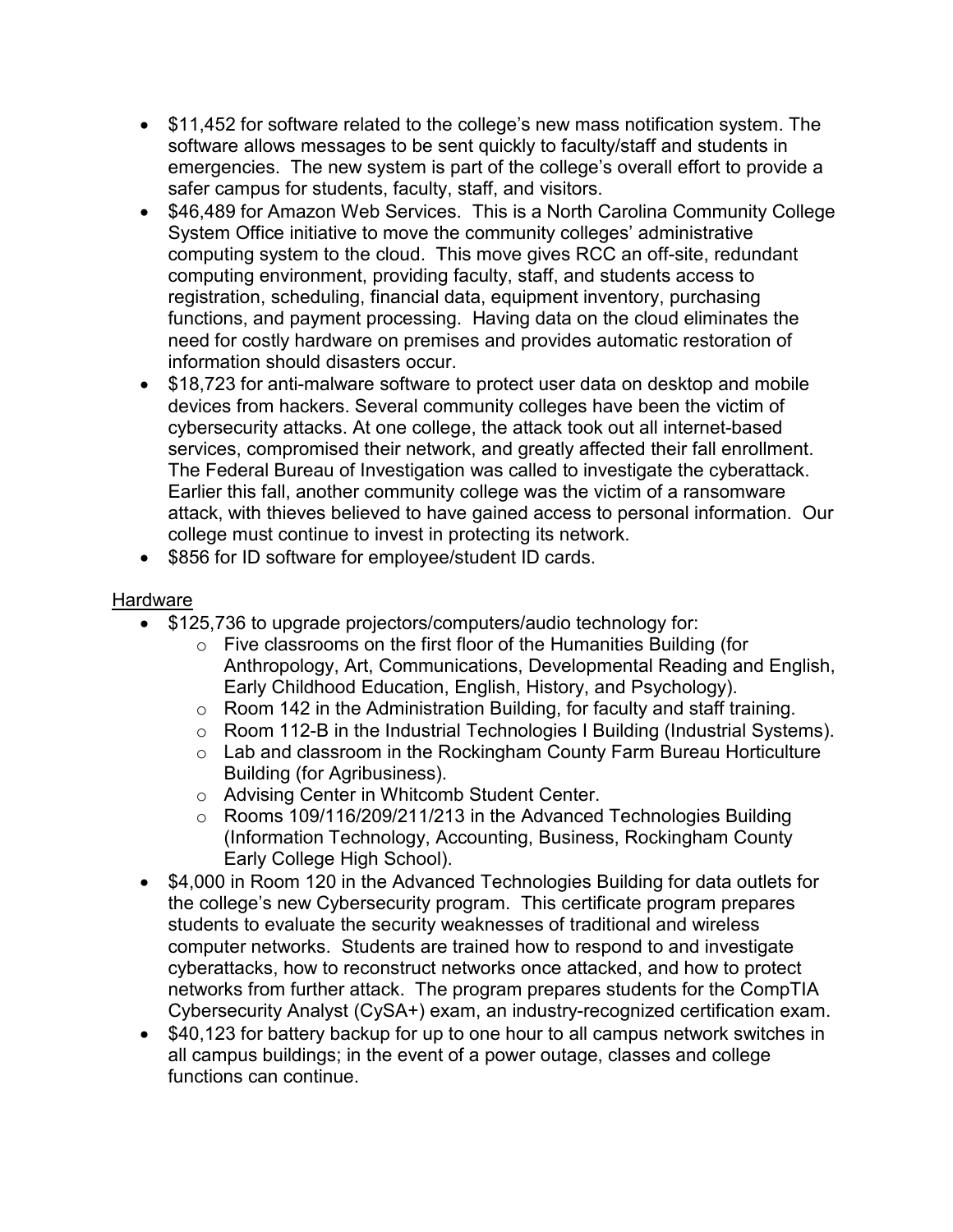- \$13,995 for additional Wireless Access Points in the Humanities Building, Advanced Technologies Building, and parking lots to improve wireless coverage on campus.
- \$14,766 for scanners so Business Office/Student Services can scan and archive student files.
- \$24,895 for equipment providing the ability to manage college devices by pushing out software updates and configuration changes to machines without the user having to physically bring the device to campus. This was necessary to keep the devices up-to-date while providing for social distancing.
- \$10,332 for faculty and staff monitor replacements.
- \$45,292 to replace the college's 20+ year-old telephone system. The new system is voice over IP and allows faculty and staff to be able to work remotely as needed.
- \$18,225 for replacement of projectors in room 105 in the Advanced Technologies Building, rooms 101, 103, and 108 in the Bishopric Lifelong Learning Center, room 210 in the Owens Health Sciences Building, rooms 103-B, 106, and 108 in the Science Building, and the Activity Room in the Whitcomb Student Center.
- \$536,822 for student, faculty, and staff computers.

The quarter-cent sales tax has enabled the college to update technology in classrooms to improve student learning. Projectors and computers for faculty and student use that were more than eight years old have been replaced, and the college can maintain a four-year upgrade cycle so students can learn on current technology – equipment and software that match what businesses and industries are using.

The new classroom technology allows for wireless connectivity for students and faculty, and greater opportunities for engaging instruction. Better video and audio are allowing our Computer-Assisted Machining students to see the intricate details of a cutter forming a metal chip, and to hear the sizzle of the cut to verify the cutter's proper speed. The college also is now using interactive white boards: touch-sensitive devices that allow our faculty to project on any subject on the surface with a computer, and directly interact with that information using their finger or a pen.

Also paid in Operations is a Capital Projects Manager, a full-time position working with the Associate Vice President for Facilities & External Affairs to coordinate the college's renovation, new construction, and repair projects. The Capital Projects manager works with architects, contractors, State Construction Office staff, NC Community College System staff, Rockingham County staff, and RCC Trustees, faculty, and staff. The manager works with these individuals to determine priority and scope of projects, write specifications, advertise for and award bids, administer contracts, oversee work, approve invoices, and close out projects once complete. The additional position has allowed the college to move quarter-cent sales tax projects much faster and more efficiently.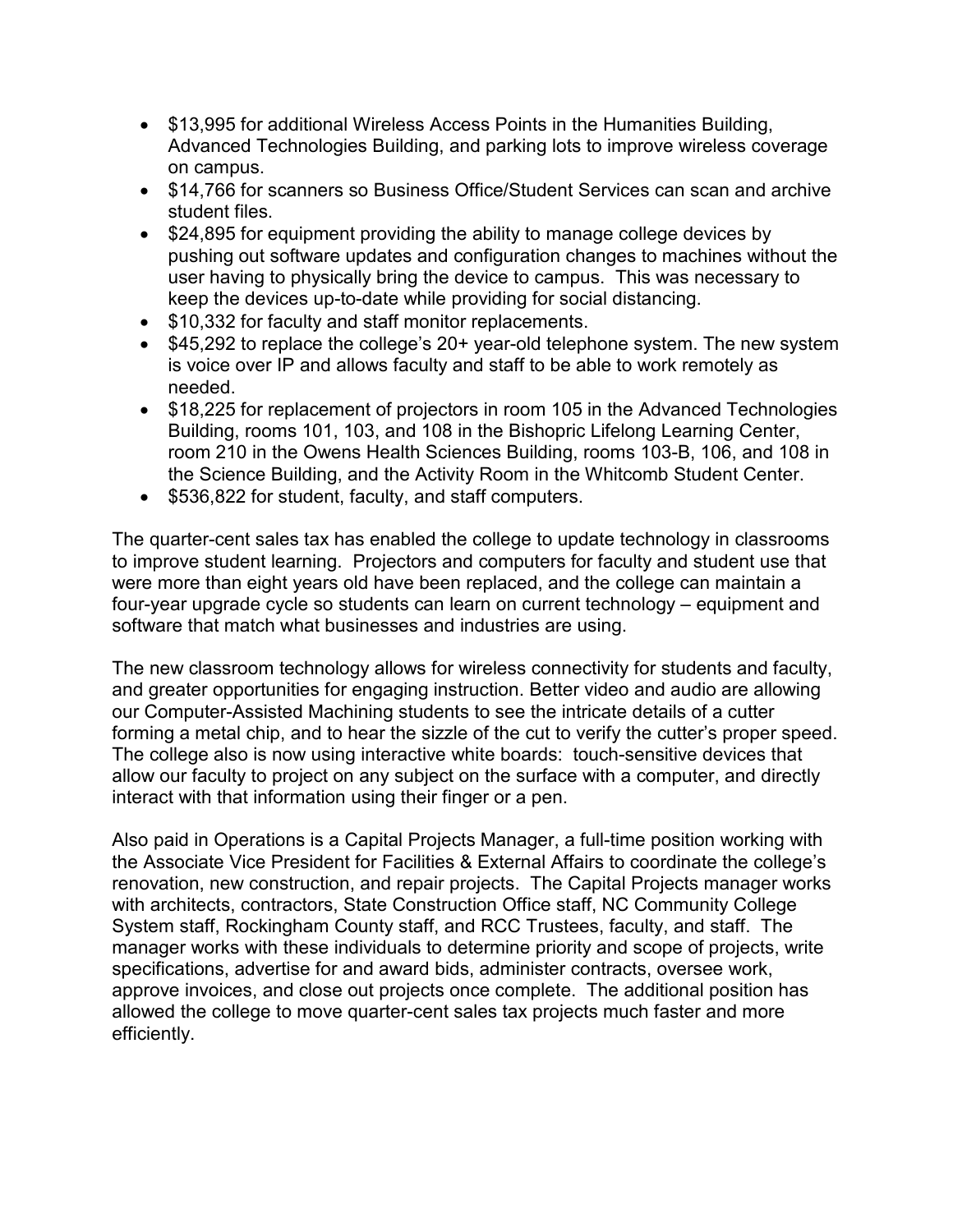# **Capital Projects**:

## **Center for Workforce Development**

The major project of quarter-cent sales tax revenues is for the design and construction of the Center for Workforce Development, estimated at \$19 million. This 42,000 square-foot facility will house advanced manufacturing programs including Computer-Integrated Machining, Industrial Systems, and Electrical Systems. Other programs will include Customized Training for Industry and the Small Business Center. The proposed site for the building is located to the right of the main entrance drive, across from the Administration Building. Design is under way, and construction is tentatively planned to start in December 2021. Construction is expected to be complete by February 2023. As of Nov. 30, 2020, \$556,900 has been spent on the project, primarily for design work.

Currently, these programs are housed in Industrial Technologies I and II, buildings that were constructed in 1966 and 1979, respectively. The buildings were not constructed to house technology programs, and the instructional environment does not reflect 21<sup>st</sup> century manufacturing facilities. The new building will allow the college to train future technicians and machinists in an environment that mirrors manufacturing facilities in the Triad. Plans are being developed to renovate Industrial Technologies II to accommodate the college's Welding program; quarter-cent sales tax revenues will supplement ConnectNC bond funds for the project, scheduled for 2022-23. Discussions also are being held to renovate Industrial Technologies I.

Also, Customized Training, Human Resource Development and Small Business programs are housed currently in the Bishopric Lifelong Learning Center (BLLC). While the BLLC is one of the college's newer buildings, these programs need to be located closer to advanced manufacturing programs; such a move would create more opportunities for the county economic development team to bring potential business and industry into one building, one space, and learn how programs in the new building can support the business.

## **Campus-Wide Striping/Parking Lot & Sidewalk Improvements**

RCC began work several years ago to repair and improve its parking lots, driveways, and sidewalks. In 2020, the college expended \$441,094 to bring its parking lots into compliance with ADA requirements, re-stripe parking lots, and update signage. The work was completed in late summer 2020. Students and visitors now have better directions for parking and can feel safer and more secure. Further improvements, estimated at a cost of \$1.5 million, are planned in phases over the next five years. Our college is one of the county's best assets, and the appearance of our campus grounds contributes to the first impression for any campus visitor, including potential business and industry partners. This project, to include updating campus signage has significantly improved the campus appearance. It is important that the College not only stays current with equipment and technology, but we must "look" like an institution of high learning and training.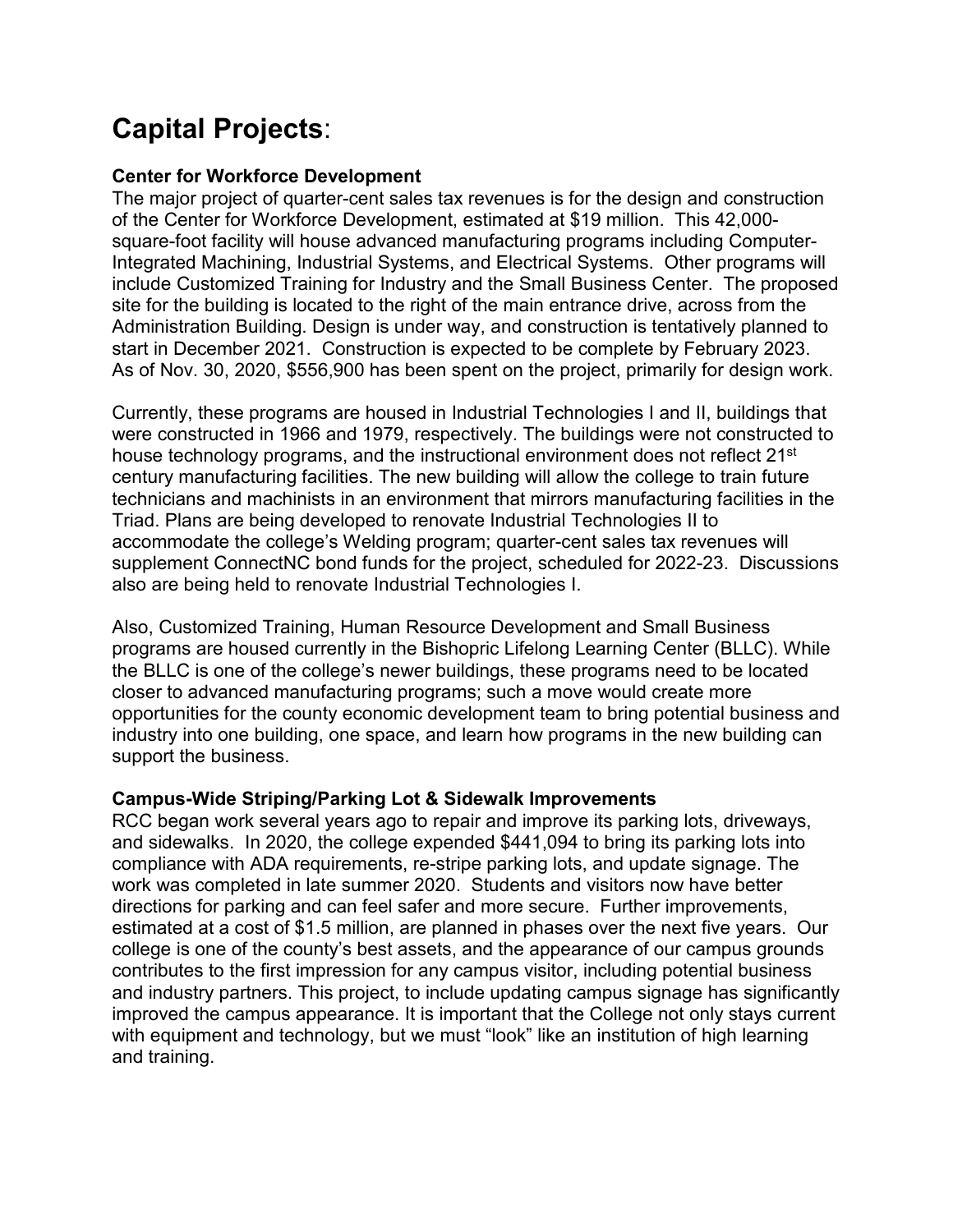#### **Horticulture Building- Agribusiness**

In 2020, the college expended \$216,000 in quarter-cent sales tax funds to replace a greenhouse damaged by a winter storm and renovate its existing Rockingham County Farm Bureau Horticulture Building. The work was part of an initiative to build RCC's Agribusiness Technology Program. Also, a storage building (\$140,000) is soon to be under construction to support this program and the Duke Energy TRAILS program, Environmental Planning and Development (EDP). Conversations with agricultural employers and NC Cooperative Extension agencies in Rockingham and surrounding counties revealed a need for a focus on agricultural science and training; as a result, a new program was implemented in fall 2020. The new greenhouse is 30 feet x 72 feet with 8-foot polycarbonate walls and an A-frame profile; the structure is connected to an existing building that houses a classroom and laboratory space for Agribusiness Technology and Environmental Planning and Development degree programs. This renovated space creates a modern, current facility and outdoor space to promote agricultural science education. The college recently signed a 2+2 articulation agreement with North Carolina Agricultural and Technical State University for our Agribusiness Technology graduates to transfer as juniors to pursue a four-year degree in agribusiness.

#### **Administration Building Roof Replacement**

In 2019, the college replaced a 30-year-old roof on the Administration Building at a cost of \$209,000. The roof had been patched numerous times in recent years. The building houses the college's computing system, critical for support of students, faculty, and staff.

#### **Signage Replacement**

In 2019, the college replaced its old and fading outdoor directional signage throughout campus with larger signage providing clear identification of buildings and directions to services. Approximately \$171,000 was spent on the project, which includes three signs featuring campus maps, illuminated for viewing at night. Clear signage is especially important to prospective students and visitors, as well as first-responders to emergencies; the need for replacement was confirmed after discussions about safety and security measures with the Rockingham County Sheriff's Department.

#### **Mass Notification System Replacement**

In 2019, the college replaced its outdated and faulty horn notification system with a new alert system, thereby improving the college's ability to quickly notify students, faculty, and staff throughout campus in times of emergencies. The system is just one of several means of notification; other means include email, cellphone text, and computer-desktop alarm. The project cost \$117,000. This project also followed consultations about campus safety with the Rockingham County Sheriff's Department.